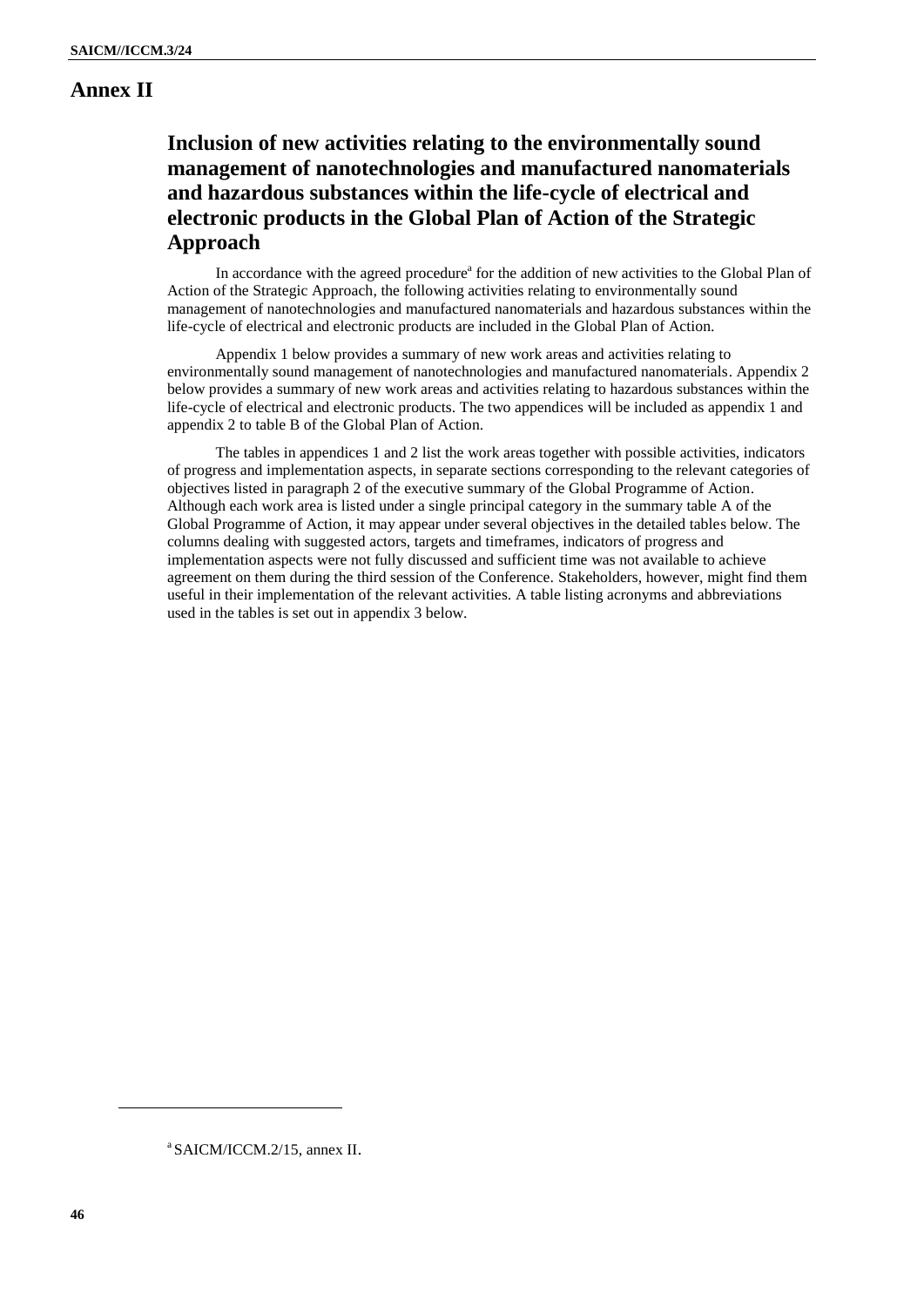### **Appendix 1**

## **Appendix 1 to table B of the Global Plan of Action**

# **Work activities relating to nanotechnologies and manufactured nanomaterials<sup>a</sup>**

| <b>WORK AREAS ADDRESSING RISK REDUCTION (OBJECTIVE 1)</b> |                                               |                          |                     |                                    |                           |
|-----------------------------------------------------------|-----------------------------------------------|--------------------------|---------------------|------------------------------------|---------------------------|
| <b>Work areas</b>                                         | <b>Activities</b>                             | <b>Actors</b>            | <b>Targets/Time</b> | <b>Indicators of progress</b>      | Implementation            |
|                                                           |                                               |                          | frames              |                                    | aspects                   |
| Nanotechnologies and                                      | 1. Contribute to the development, promotion   | National Governments,    | 2012-2017           | Development of internationally     |                           |
| manufactured                                              | and adoption of internationally recognized    | intergovernmental and    |                     | recognized guidelines and          |                           |
| nanomaterials                                             | technical guidelines and harmonized standards | international            |                     | standards                          |                           |
|                                                           | relating to manufactured nanomaterials.       | organizations, industry, |                     |                                    |                           |
|                                                           |                                               | NGOs, IOMC, OECD,        |                     | Increased awareness and use of     |                           |
|                                                           |                                               | <b>ISO</b>               |                     | these guidelines and standards     |                           |
|                                                           | 2. Develop approaches to protect workers, the | National Governments,    | 2012-2018           | Development of relevant policy,    |                           |
|                                                           | public and the environment from potential     | intergovernmental and    |                     | law and regulatory frameworks      |                           |
|                                                           | harm related to manufactured nanomaterials.   | international            |                     |                                    |                           |
|                                                           |                                               | organizations, industry, |                     | Development of best working        |                           |
|                                                           |                                               | NGOs, workers            |                     | practices                          |                           |
|                                                           |                                               | organizations            |                     |                                    |                           |
|                                                           | 3. Increase the active involvement of the     | IOMC (WHO, ILO,          | 2012-2020           | WHO/ILO project to identify, treat | Biomonitoring and         |
|                                                           | health sector in order to enhance             | OECD), national          |                     | and track diseases potentially     | health surveillance of    |
|                                                           | understanding of possible short-term to       | Governments, industry    |                     | caused by occupational exposure to | workers                   |
|                                                           | long-term occupational health impacts of      | NGOs and other           |                     | manufactured nanomaterials         |                           |
|                                                           | manufactured nanomaterials.                   | interested stakeholders  |                     |                                    | Collaboration of the      |
|                                                           |                                               |                          |                     | Number of work-related diseases    | health sector with        |
|                                                           |                                               |                          |                     |                                    | worker protection         |
|                                                           |                                               |                          |                     |                                    | authorities and industry  |
|                                                           |                                               |                          |                     |                                    |                           |
|                                                           |                                               |                          |                     |                                    | Implementation of         |
|                                                           |                                               |                          |                     |                                    | preventive interventions, |
|                                                           |                                               |                          |                     |                                    | when necessary            |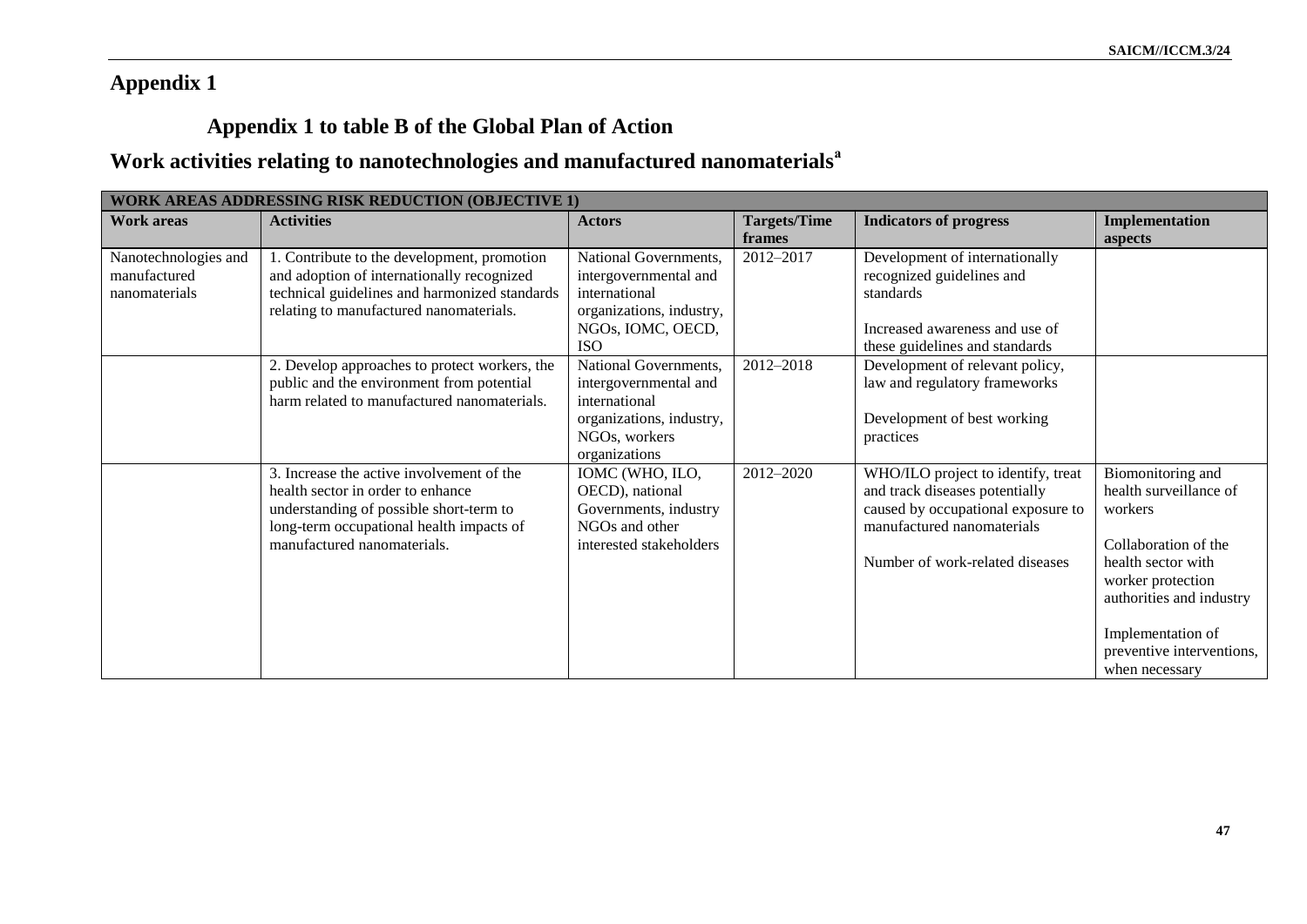|                      | <b>WORK AREAS ADDRESSING KNOWLEDGE AND INFORMATION (OBJECTIVE 2)</b> |                          |                     |                                   |                           |
|----------------------|----------------------------------------------------------------------|--------------------------|---------------------|-----------------------------------|---------------------------|
| <b>Work areas</b>    | <b>Activities</b>                                                    | <b>Actors</b>            | <b>Targets/Time</b> | <b>Indicators of progress</b>     | Implementation            |
|                      |                                                                      |                          | frames              |                                   | aspects                   |
| Nanotechnologies and | 4. Increase understanding of the                                     | National Governments,    | $2012 -$            | Number of publicly available peer | Funding                   |
| manufactured         | environmental, public and occupational health                        | intergovernmental and    |                     | reviewed research papers on       |                           |
| nanomaterials        | and safety implications, including risk                              | international            |                     | hazards and risks                 | Publications              |
|                      | assessment, of manufactured nanomaterials                            | organizations, industry, |                     |                                   |                           |
|                      | through coordination, support and/or funding                         | academia, NGOs and       |                     | Funding for public research on    |                           |
|                      | for scientifically sound research.                                   | other interested groups  |                     | nanomaterials                     |                           |
|                      |                                                                      |                          |                     | Number of funding opportunities   |                           |
|                      |                                                                      |                          |                     | available to promote nanomaterial |                           |
|                      |                                                                      |                          |                     | research                          |                           |
|                      | 5. Enhance information and knowledge                                 | National                 | $2012 -$            | Stakeholder access to information | Awareness raising         |
|                      | sharing on manufactured nanomaterials                                | Governments,             |                     | on hazards and risks of           |                           |
|                      | regarding international, national and regional                       | intergovernmental and    |                     | nanomaterials                     | Capacity-building         |
|                      | policy and regulatory initiatives.                                   | international            |                     |                                   |                           |
|                      |                                                                      | organizations, industry, |                     | Number of national and regional   |                           |
|                      |                                                                      | NGOs, academia           |                     | workshops on nanomaterials        |                           |
|                      | 6. Highlighting possible synergies with                              | National Governments,    | $2012 - 2018$       | Number of national or regional    | Establishment of          |
|                      | activities undertaken under activity 210 of the                      | intergovernmental and    |                     | inventories developed             | inventories or registries |
|                      | Global Plan of Action, explore the                                   | international            |                     |                                   |                           |
|                      | development of registers/inventories and/or                          | organizations, industry, |                     |                                   | Legislation               |
|                      | market assessment activities relating to                             | NGOs, academia, other    |                     |                                   |                           |
|                      | manufactured nanomaterials.                                          | interested groups        |                     |                                   |                           |
|                      | 7. Promote the availability of information on                        | National Governments,    | 2012-2018           | Number of products labelled       | Legislation               |
|                      | the presence of manufactured nanomaterials                           | intergovernmental and    |                     |                                   |                           |
|                      | within the product supply and use chain and                          | international            |                     |                                   | Voluntary schemes         |
|                      | throughout product life cycles, which could                          | organizations, industry, |                     |                                   |                           |
|                      | include possible labelling, consistent with                          | <b>NGOs</b>              |                     |                                   |                           |
|                      | relevant international obligations, and/or other                     |                          |                     |                                   |                           |
|                      | forms of guidance relating to consumer                               |                          |                     |                                   |                           |
|                      | products containing manufactured                                     |                          |                     |                                   |                           |
|                      | nanomaterials.                                                       |                          |                     |                                   |                           |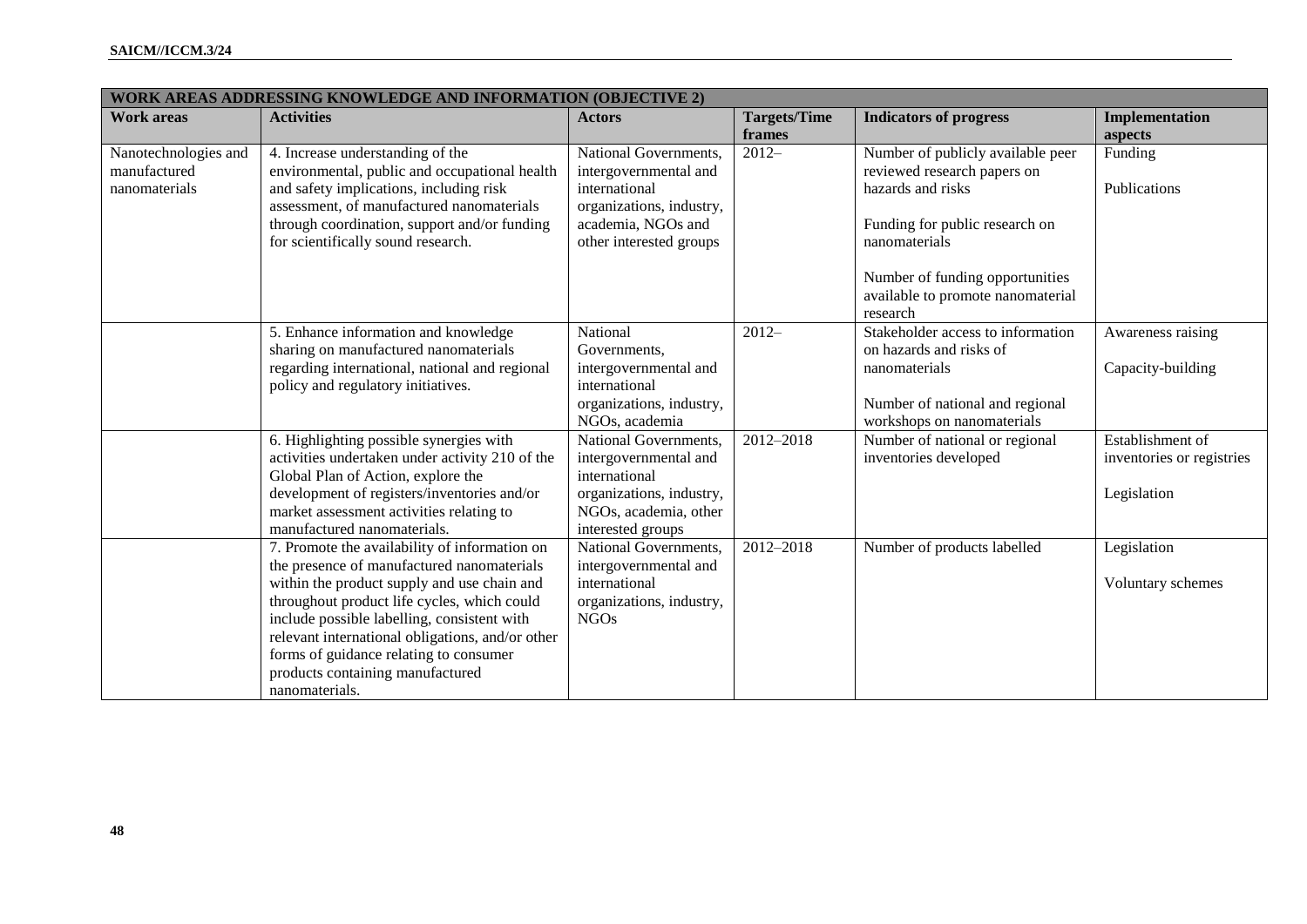|                                                       | <b>WORK AREAS ADDRESSING GOVERNANCE (OBJECTIVE 3)</b>                                                                                                                                                                                                         |                                                                                                                                                               |                               |                                                                                                                                                                                                                                    |                                                                                                            |  |
|-------------------------------------------------------|---------------------------------------------------------------------------------------------------------------------------------------------------------------------------------------------------------------------------------------------------------------|---------------------------------------------------------------------------------------------------------------------------------------------------------------|-------------------------------|------------------------------------------------------------------------------------------------------------------------------------------------------------------------------------------------------------------------------------|------------------------------------------------------------------------------------------------------------|--|
| <b>Work areas</b>                                     | <b>Activities</b>                                                                                                                                                                                                                                             | <b>Actors</b>                                                                                                                                                 | <b>Targets/Time</b><br>frames | <b>Indicators of progress</b>                                                                                                                                                                                                      | Implementation<br>aspects                                                                                  |  |
|                                                       | 8. Review the applicability of the GHS criteria<br>for manufactured nanomaterials as well as<br>how information on safe use should be<br>included in MSDS.                                                                                                    | Committee of Experts<br>on the Transport of<br>Dangerous Goods and<br>on the Globally<br>Harmonized System on<br>Classification and<br>Labelling of Chemicals | 2012-2015                     | Incorporation of criteria for<br>manufactured nanomaterials into<br><b>GHS</b><br>Relevant information about<br>nanomaterials included in MSDS                                                                                     | Revision of "Purple"<br>Book"                                                                              |  |
|                                                       | 9. Promote public awareness-raising activities<br>on manufactured nanomaterials in all regions.                                                                                                                                                               | National Governments,<br>international<br>organizations, NGOs,<br>industry, trade unions,<br>chambers of commerce                                             | 2012-2015                     |                                                                                                                                                                                                                                    |                                                                                                            |  |
| Nanotechnologies and<br>manufactured<br>nanomaterials | 10. Promote the development of<br>country-specific approaches, incorporating<br>life cycle thinking, to nanomaterials in<br>existing national frameworks, policies,<br>regulatory provisions, best practice guidelines<br>and chemical management programmes. | National Governments,<br>intergovernmental and<br>international<br>organizations, industry,<br><b>NGOs</b>                                                    | 2012-2018                     | Number of chemicals management<br>programmes covering<br>nanomaterials<br>Reports on regulatory and<br>institutional gaps<br>Regulatory provisions covering<br>nanomaterials                                                       |                                                                                                            |  |
|                                                       | 11. Promote producer responsibility for<br>providing appropriate guidance on safe use of<br>manufactured nanomaterials throughout the<br>supply chain, including the waste stage.                                                                             | National Governments,<br>intergovernmental and<br>international<br>organizations, industry,<br><b>NGOs</b>                                                    | $2012 -$                      | Relevant legislation or/and best<br>practices<br>Number of countries that have<br>extended producer responsibility<br>(EPR) schemes in place (voluntary<br>or mandatory)<br>Number of manufacturers applying<br><b>EPR</b> schemes | Development of pilot<br>projects for the<br>sustainable management<br>of waste containing<br>nanomaterials |  |
|                                                       | 12. Promote coordinated international,<br>regional and national policy strategies<br>regarding the opportunities and risks of<br>nanotechnology and manufactured<br>nanomaterials.                                                                            | National Governments,<br>intergovernmental and<br>international<br>organizations, industry,<br><b>NGOs</b>                                                    | $\overline{2012}$             | Number of national policy and<br>institutional coordination plans in<br>place                                                                                                                                                      | Involvement of all<br>stakeholders and use of<br>internationally<br>developed and accepted<br>guidelines   |  |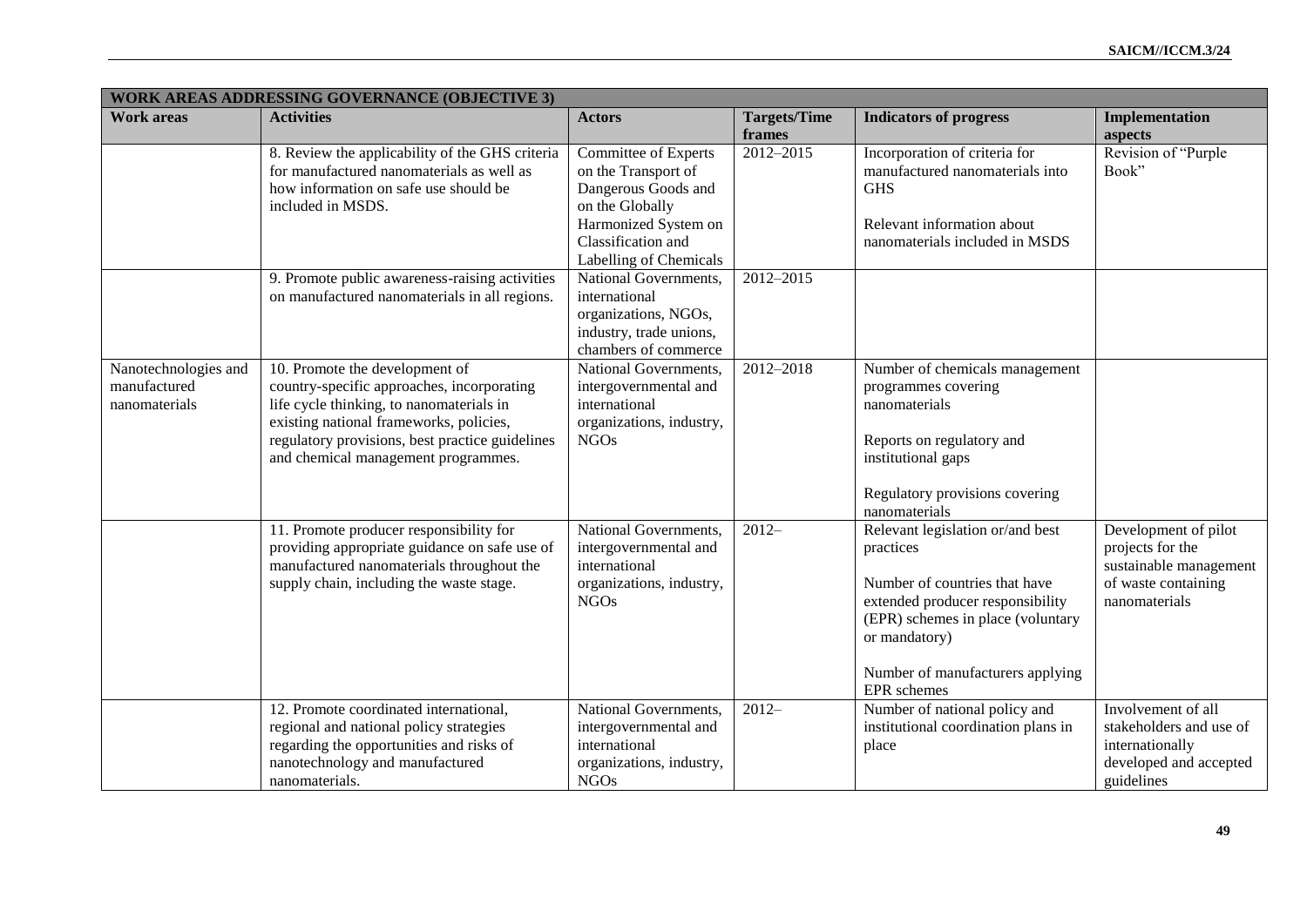| <b>WORK AREAS COVERING CAPACITY-BUILDING AND TECHNICAL COOPERATION (OBJECTIVE 4)</b> |                                                                                                                                                                                                                                                                                                                                      |                                                                                                               |                     |                                                 |                |
|--------------------------------------------------------------------------------------|--------------------------------------------------------------------------------------------------------------------------------------------------------------------------------------------------------------------------------------------------------------------------------------------------------------------------------------|---------------------------------------------------------------------------------------------------------------|---------------------|-------------------------------------------------|----------------|
| <b>Work areas</b>                                                                    | <b>Activities</b>                                                                                                                                                                                                                                                                                                                    | <b>Actors</b>                                                                                                 | <b>Targets/Time</b> | <b>Indicators of progress</b>                   | Implementation |
|                                                                                      |                                                                                                                                                                                                                                                                                                                                      |                                                                                                               | frames              |                                                 | aspects        |
| Nanotechnologies and<br>manufactured<br>nanomaterials                                | 13. Promote public and private sectors<br>partnerships for the environmentally sound<br>management of manufactured nanomaterials<br>to assist countries, in particular developing<br>countries, small island developing States and<br>countries with economies in transition, to<br>build scientific, technical, and legal capacity. | National Governments,<br>intergovernmental and<br>international<br>organizations, industry,<br>NGOs, academia | 2012-2015           | Number of public/private<br>partnerships signed |                |

<sup>a</sup>The columns dealing with suggested actors, targets and time frames, indicators of progress and implementation aspects were not fully discussed and sufficient time was not available to achieve agreement on them during the third session of the Conference**.**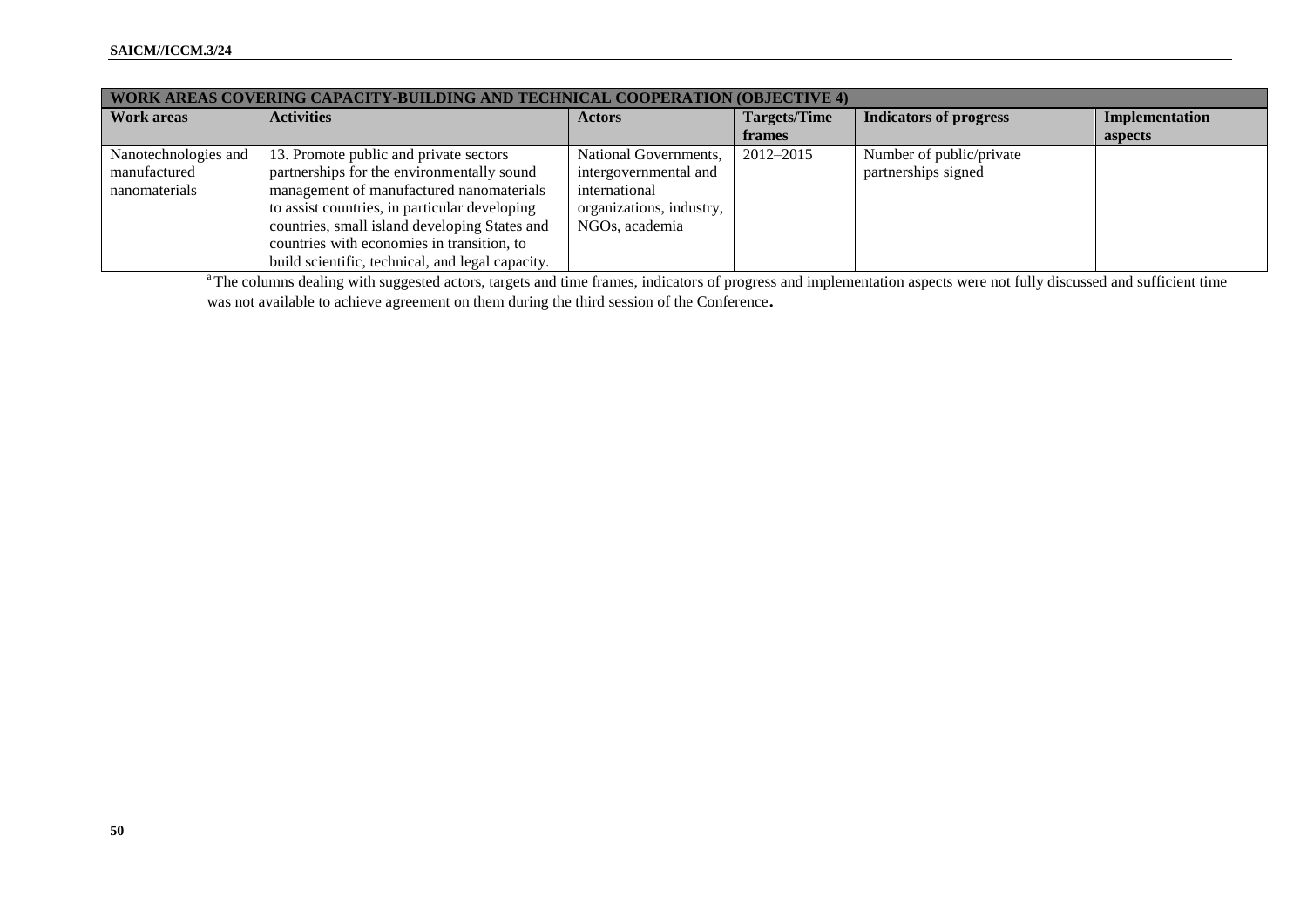### **Appendix 2**

### **Appendix 2 to table B of the Global Plan of Action**

## **Work activities relating to hazardous substances within the life-cycle of electrical and electronic products<sup>a</sup>**

| <b>Work areas</b> | <b>Activities</b>                             | <b>Actors</b>          | <b>Targets/Time</b> | <b>Indicators of progress</b>      | <b>Implementation</b>    |
|-------------------|-----------------------------------------------|------------------------|---------------------|------------------------------------|--------------------------|
|                   |                                               |                        | frames              |                                    | aspects                  |
| E-products green  | 1. Compile and communicate lists of           | National and regional  | 2012-2015           | Database and information freely    | <b>IOMC</b> coordination |
| design            | chemicals of concern to human health and/or   | authorities,           |                     | available on hazards and risks of  |                          |
|                   | the environment in e-products.                | Stockholm              |                     | hazardous chemicals in e-products  |                          |
|                   |                                               | Convention, Basel and  |                     |                                    | Creation of coordination |
|                   |                                               | Stockholm convention   |                     |                                    | committees at the        |
|                   |                                               | regional centres,      |                     |                                    | national level and       |
|                   |                                               | SAICM secretariat,     |                     |                                    | networks (global,        |
|                   |                                               | industry, NGOs,        |                     |                                    | regional and national)   |
|                   |                                               | PACE, StEP, UNIDO,     |                     |                                    | involving all key        |
|                   |                                               | academic and research  |                     |                                    | stakeholders             |
|                   |                                               | institutions           |                     |                                    |                          |
|                   | 2. Promote public and private partnerships,   | National and regional  | 2012-2015           | Number of partnerships established | Establishment or use of  |
|                   | including on product stewardship approaches   | authorities, industry, |                     |                                    | existing private-public  |
|                   | and extended producer responsibility, for the | NGOs, Basel            |                     | Number of partnership projects     | partnership initiatives  |
|                   | environmentally sound management of           | Convention,            |                     | undertaken                         | and global, regional and |
|                   | hazardous substances in e-products during     | Stockholm              |                     |                                    | national networks        |
|                   | production, use and at the end of life.       | Convention, SAICM      |                     |                                    | involving all key        |
|                   |                                               | secretariat, Basel and |                     |                                    | stakeholders             |
|                   |                                               | Stockholm convention   |                     |                                    |                          |
|                   |                                               | regional centres,      |                     |                                    |                          |
|                   |                                               | PACE, StEP, UNIDO,     |                     |                                    |                          |
|                   |                                               | academic and           |                     |                                    |                          |
|                   |                                               | research institutions  |                     |                                    |                          |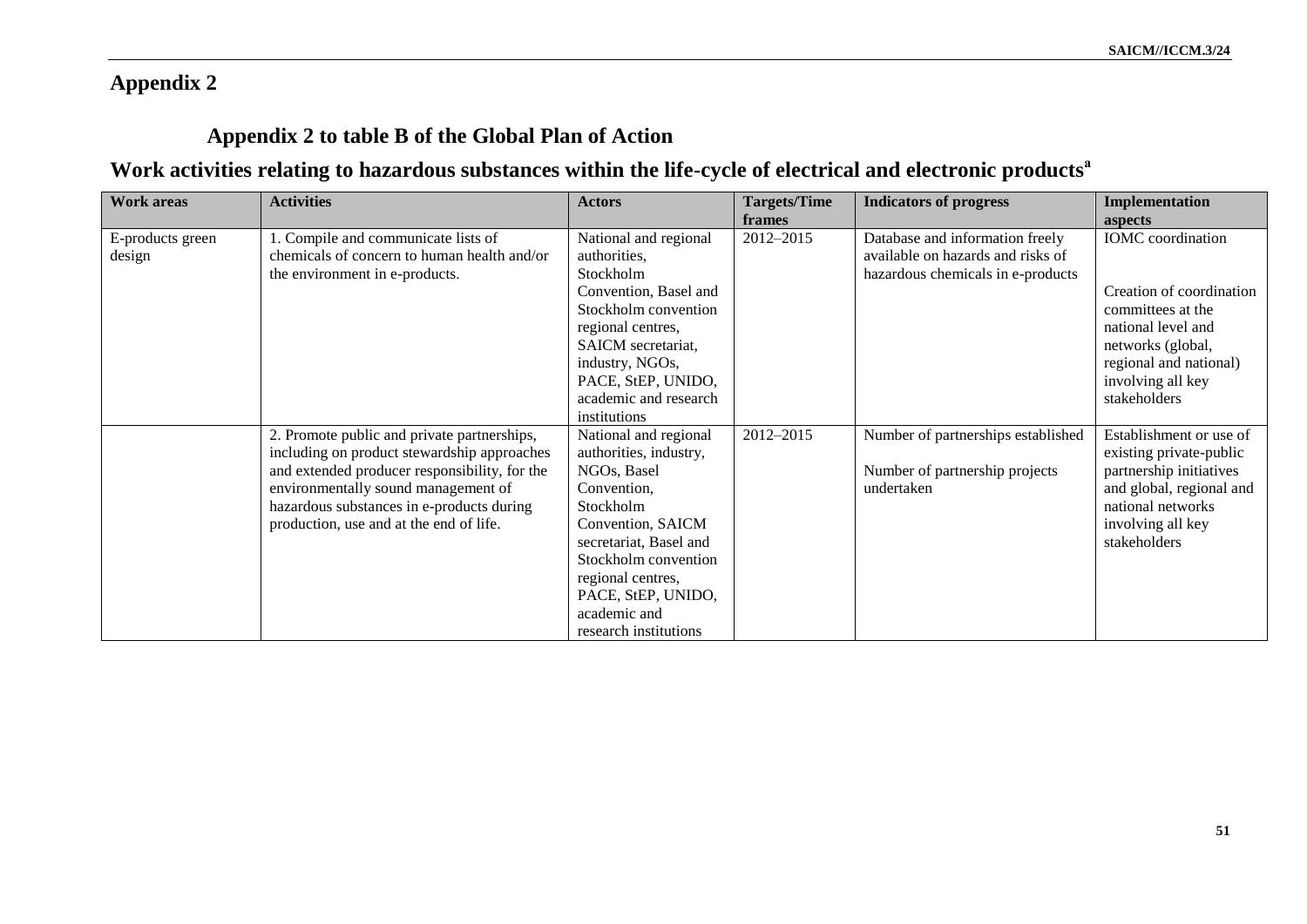#### **SAICM//ICCM.3/24**

| <b>Work areas</b>                                          | <b>Activities</b>                                                                                                                                                                                                                                                                                                                                                                                                                                | <b>Actors</b>                                                                                                                                                              | <b>Targets/Time</b><br>frames | <b>Indicators of progress</b>                                                                                                                                                                                                                                                                            | Implementation<br>aspects                                                                        |
|------------------------------------------------------------|--------------------------------------------------------------------------------------------------------------------------------------------------------------------------------------------------------------------------------------------------------------------------------------------------------------------------------------------------------------------------------------------------------------------------------------------------|----------------------------------------------------------------------------------------------------------------------------------------------------------------------------|-------------------------------|----------------------------------------------------------------------------------------------------------------------------------------------------------------------------------------------------------------------------------------------------------------------------------------------------------|--------------------------------------------------------------------------------------------------|
|                                                            | 3. Assess and fill gaps in existing policies and<br>legal and institutional frameworks addressing<br>design of e products as applicable.                                                                                                                                                                                                                                                                                                         | National and regional<br>authorities, NGOs,<br><b>Basel Convention</b><br>regional centres,<br>Stockholm<br>Convention, UNIDO,<br>academic<br>and research<br>institutions | 2012-2015                     | Reports on regulatory and<br>institutional gaps in green<br>e-product design<br>Number of countries and regional<br>authorities with relevant policies,<br>laws, regulations and guidelines<br>Relative reduction in toxic<br>chemicals in e-products                                                    | Inter-agency and multi-<br>stakeholder committees<br>created                                     |
|                                                            | 4. Encourage approaches to green design of<br>e-products by quantifying materials that they<br>could recover and identifying the tools and<br>best practices that advance design for<br>hazardous chemical reduction, elimination and<br>substitution.<br>Work with retailers to raise the range of<br>sustainable products available for consumers.                                                                                             | National and regional<br>authorities, industry,<br>NGOs, StEP, UNIDO,<br>UNEP/IETC,<br>Stockholm<br>Convention, academic<br>and research<br>institutions                   | 2012-2015                     | Number of green design tools<br>identified<br>Best practices guidance developed                                                                                                                                                                                                                          | National, regional and<br>global coordination<br>Partnerships in<br>cooperation with<br>industry |
|                                                            | 5. Adopt policy instruments taking into<br>account the need to ensure that they addresses<br>the hazard and actions that support hazardous<br>chemical reduction, elimination and<br>substitution in electrical and electronic<br>products.<br>When doing so, consider the work of<br>standardization bodies on the definition of<br>threshold values for the maximum content of<br>hazardous substances in products and<br>measurement methods. | National and regional<br>authorities,<br>industry, NGOs,<br>academic and research<br>institutions                                                                          | $2012 - 2015$                 | Number of instruments and policy<br>actions adopted and implemented<br>Hazardous chemicals in electrical<br>and electronic products regulated<br>Disclosure of hazardous chemical<br>ingredients across supply chain<br>Green electrical and electronic<br>product procurement initiatives<br>undertaken | Global, regional and<br>national coordination                                                    |
| Environmentally<br>sound<br>manufacturing of<br>e-products | 6. Promote sustainable production and<br>pollution prevention and encourage<br>sustainable consumption of e-products.                                                                                                                                                                                                                                                                                                                            | National and regional<br>authorities, industry,<br>NGOs, UNIDO,<br>UNEP/DTIE,<br>UNITAR,<br>Stockholm                                                                      | 2012-2015                     | Pollution prevention tools in place<br>Level of compliance with<br>international best practices<br>achieved                                                                                                                                                                                              | Infrastructure<br>Technical capacity                                                             |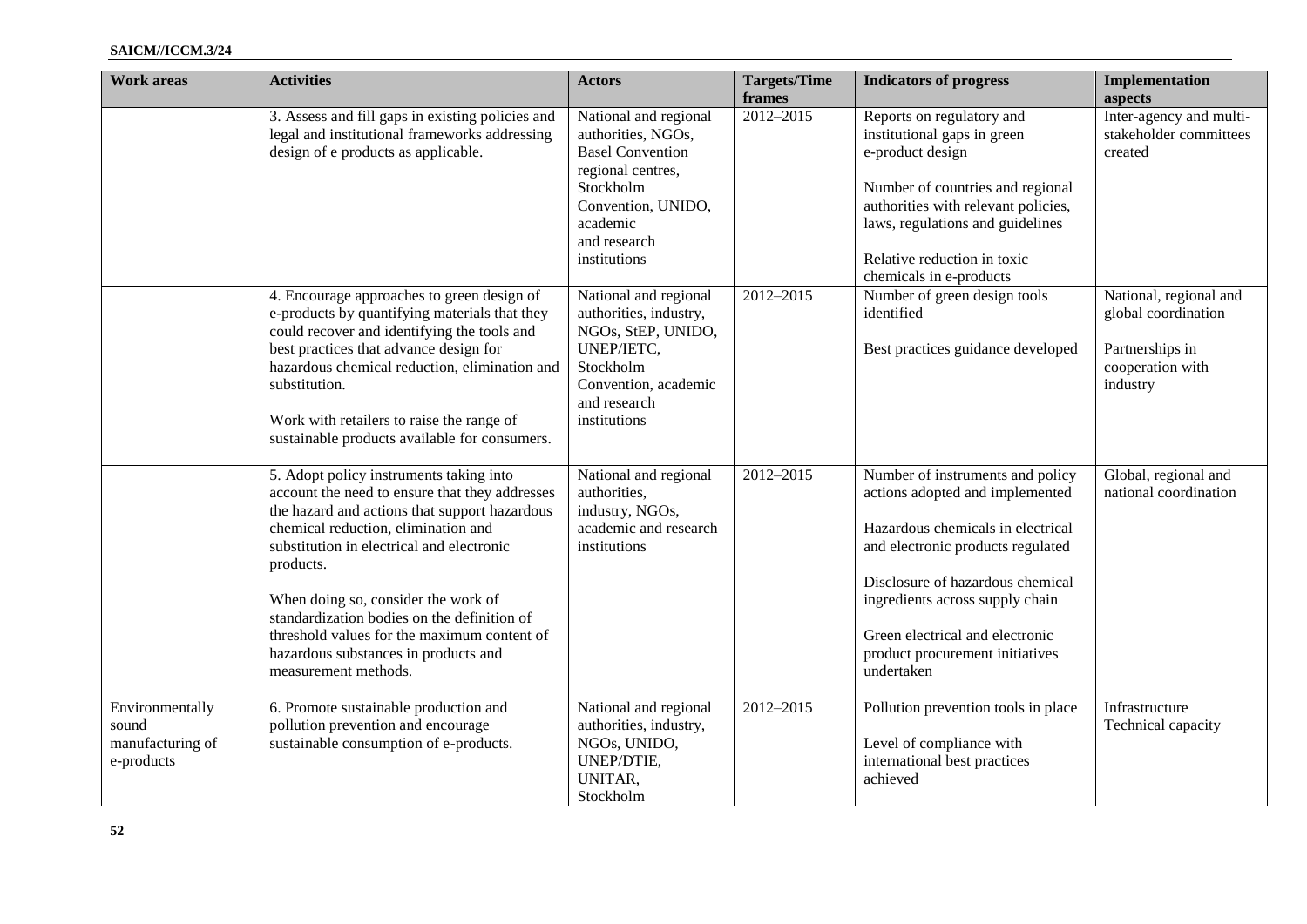| <b>Work areas</b> | <b>Activities</b>                                                                                                                                                                                                                                           | <b>Actors</b>                                                                                                                                                                                                          | <b>Targets/Time</b><br>frames | <b>Indicators of progress</b>                                                                                                                                                              | <b>Implementation</b><br>aspects                                                                                                                                |
|-------------------|-------------------------------------------------------------------------------------------------------------------------------------------------------------------------------------------------------------------------------------------------------------|------------------------------------------------------------------------------------------------------------------------------------------------------------------------------------------------------------------------|-------------------------------|--------------------------------------------------------------------------------------------------------------------------------------------------------------------------------------------|-----------------------------------------------------------------------------------------------------------------------------------------------------------------|
|                   |                                                                                                                                                                                                                                                             | Convention, Basel<br>Convention<br>regional centres,<br>cleaner production<br>centres                                                                                                                                  |                               | Awareness-raising materials<br>available<br>Pollution monitoring schemes in<br>place                                                                                                       |                                                                                                                                                                 |
|                   | 7. Prioritize the reduction of exposure;<br>eliminate or substitute hazardous substances of<br>concern <sup>b</sup> in e-products and their production<br>processes; and promote procurement processes<br>that include this objective.                      | National and regional<br>authorities, industry,<br>NGOs, UNIDO, WHO,<br>ILO, UNITAR,<br>StEP, UNEP/DTIE,<br><b>Stockholm Convention</b>                                                                                | 2012-2015                     | Number of effective substitutes and<br>alternatives produced<br>Improvement of the health status of<br>workers and local communities<br>through the use of alternatives and<br>substitutes |                                                                                                                                                                 |
|                   | 8. Conduct research and development on safer<br>chemicals substitutes, alternatives and safer<br>production processes for e-products.                                                                                                                       | National and regional<br>authorities, industry,<br>NGOs, UNIDO,<br><b>UNITAR, Basel</b><br>Convention regional<br>centres, UNEP/DTIE,<br>Stockholm<br>Convention, World<br>Bank, academic and<br>research institutions | 2012-2015                     | Number of research outputs<br>Number of research successes<br>achieved<br>Development of safer substitutes<br>and safer production processes                                               | Provision of research<br>and capacity-building<br>assistance, including<br>training and<br>methodologies                                                        |
|                   | 9. Formulate, promote and implement<br>health-based exposure limits for workers<br>handling e-products that provide equal<br>protection in the workplace and the<br>community.                                                                              | National and regional<br>authorities, industry,<br>NGOs, ILO, WHO,<br>UNIDO, UNITAR,<br>ISO, academic and<br>research institutions,<br>and the World Bank                                                              | 2012-2015                     | Number of policies, laws and<br>regulations developed and enforced<br>Number of illegal traffic shipments<br>returned to their countries of origin                                         | Multi-stakeholder<br>participation<br>Coordination of existing<br>initiatives on the control<br>of transboundary<br>movement of e-waste<br>and illegal shipment |
|                   | 10. Identify opportunities to support the work<br>of the Basel Convention and the Stockholm<br>Convention in developing policies on the<br>environmentally sound management of<br>e-waste and the control of transboundary<br>movements of hazardous waste. |                                                                                                                                                                                                                        |                               |                                                                                                                                                                                            |                                                                                                                                                                 |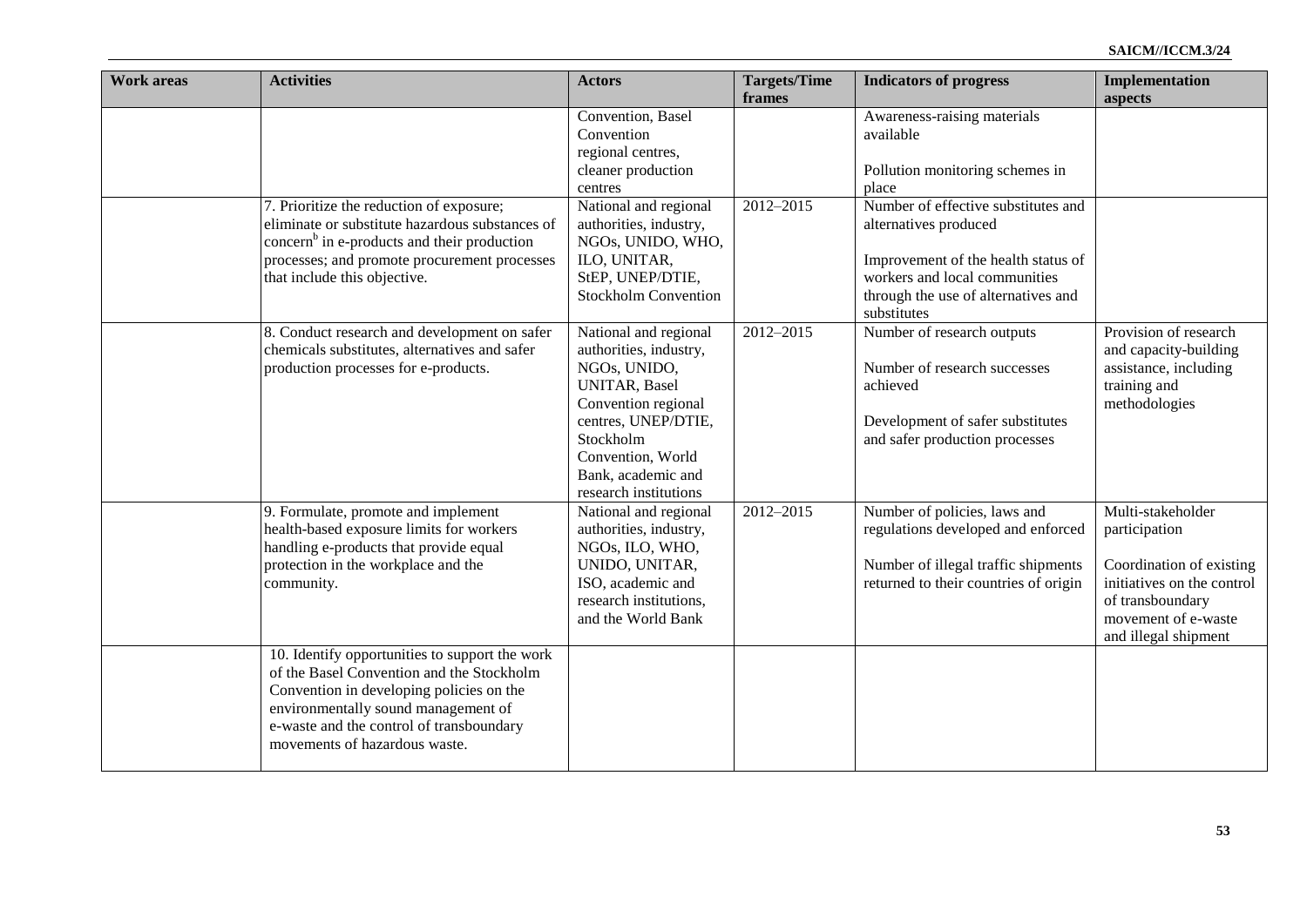| <b>Work areas</b>                   | <b>Activities</b>                                                                                                                                                                                                                                                                                | <b>Actors</b>                                                                                                                                                                                                                                                         | <b>Targets/Time</b><br>frames | <b>Indicators of progress</b>                                                                                                                                                                                                                                                                              | <b>Implementation</b><br>aspects |
|-------------------------------------|--------------------------------------------------------------------------------------------------------------------------------------------------------------------------------------------------------------------------------------------------------------------------------------------------|-----------------------------------------------------------------------------------------------------------------------------------------------------------------------------------------------------------------------------------------------------------------------|-------------------------------|------------------------------------------------------------------------------------------------------------------------------------------------------------------------------------------------------------------------------------------------------------------------------------------------------------|----------------------------------|
|                                     | 11. Establish voluntary approaches and use of<br>economic instruments, other incentives and<br>extended producer responsibility, as<br>appropriate, and e-products take-back<br>schemes building on existing national and<br>international activities.                                           | National and regional<br>authorities, industry,<br>NGOs, consumer<br>associations                                                                                                                                                                                     | 2012-2015                     | Number of take-back schemes<br>implemented<br>Extent of infrastructure<br>development promoting the use of<br>economic instruments                                                                                                                                                                         |                                  |
|                                     | 12. Conduct pilot projects that lead to<br>financially self-sustaining initiatives on<br>socially, economically and environmentally<br>sound management of e-waste without<br>duplicating activities, including activities<br>under the Stockholm Convention and the<br><b>Basel Convention.</b> | National and regional<br>authorities, UNIDO,<br>SAICM secretariat,<br>Stockholm<br>Convention, Basel<br>Convention, PACE,<br>StEP, Basel and<br>Stockholm convention<br>regional centres,<br>industry, academic and<br>research institutions                          | 2012-2015                     | Number of informal sector persons<br>successfully trained in<br>environmentally sound<br>management of waste, sustainable<br>collection and dismantling of<br>end-of-life e-products and control<br>of illegal traffic<br>Number of pilot projects<br>undertaken<br>Number of project reports<br>completed |                                  |
| Awareness-raising<br>for e-products | 13. Promote awareness, information,<br>education and communication for all relevant<br>stakeholders along the supply chain of<br>hazardous chemicals within the life-cycle of<br>e-products.                                                                                                     | National and regional<br>authorities, UNIDO,<br><b>UNEP, SAICM</b><br>Secretariat, UNITAR,<br>UNESCO, Stockholm<br>Convention, Basel<br>Convention, PACE,<br>StEP, Basel and<br>Stockholm convention<br>regional centres,<br>industry, academic<br>institutions, NGOs | 2012-2015                     | Level of awareness among<br>stakeholders increased. Amount of<br>information, education and<br>communication materials<br>produced.                                                                                                                                                                        |                                  |

<sup>a</sup> The columns dealing with suggested actors, targets and timeframes, indicators of progress and implementation aspects were not fully discussed and sufficient time was not available to achieve agreement on them during the third session of the Conference.

<sup>b</sup> Substances of concern include those that are persistent, bioaccumulative and toxic substances (PBTs); very persistent and very bioaccumulative substances; chemicals that are carcinogens or mutagens or that adversely affect, among other things, the reproductive, endocrine, immune or nervous systems; persistent organic pollutants (POPs); mercury and other chemicals of global concern; chemicals produced or used in high volumes; those subject to wide dispersive uses; and other chemicals of concern at the national level.